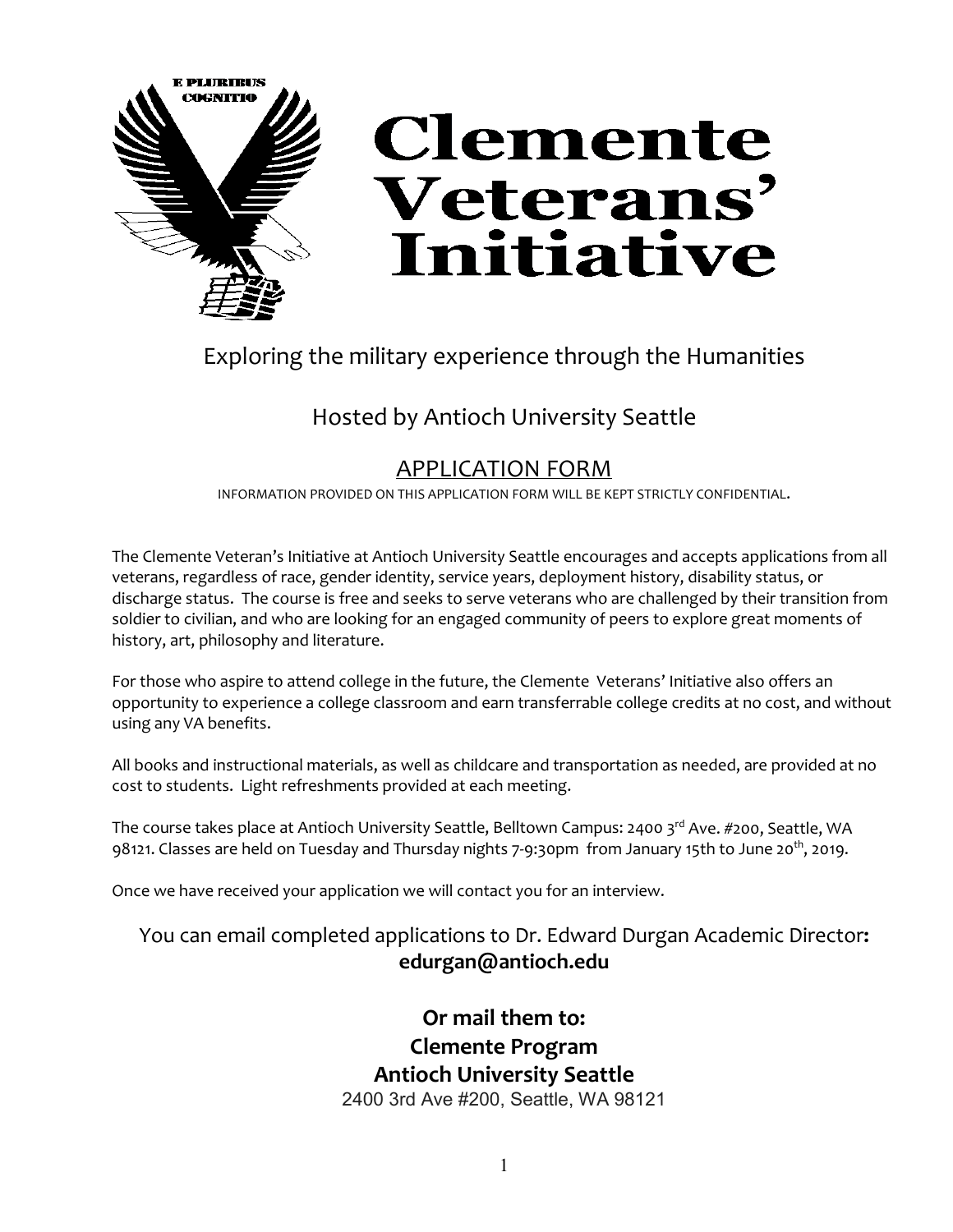#### **Please email, call or text with questions: Phone**

| Email 2008 - 2008 - 2008 - 2008 - 2019 - 2019 - 2019 - 2019 - 2019 - 2019 - 2019 - 2019 - 2019 - 2019 - 2019 -                                                                                                                 |  |  |  |
|--------------------------------------------------------------------------------------------------------------------------------------------------------------------------------------------------------------------------------|--|--|--|
| Do you need childcare assistance to attend class? YES $\Box$ NO $\Box$<br>Help with transportation? $YES\Box$ NO $\Box$                                                                                                        |  |  |  |
| If yes, check any that apply: bus fare $\square$ ferry $\square$ gas money $\square$ carpool $\square$ other $\square$                                                                                                         |  |  |  |
|                                                                                                                                                                                                                                |  |  |  |
| Military Branch No. 2008 and 2009 Military Branch New Years served to to the contract of the contract of the contract of the contract of the contract of the contract of the contract of the contract of the contract of the c |  |  |  |
|                                                                                                                                                                                                                                |  |  |  |

**QUESTION #1: Why do you want to be part of the Clemente Veterans' Initiative?** (Feel free to use an additional piece of paper.)